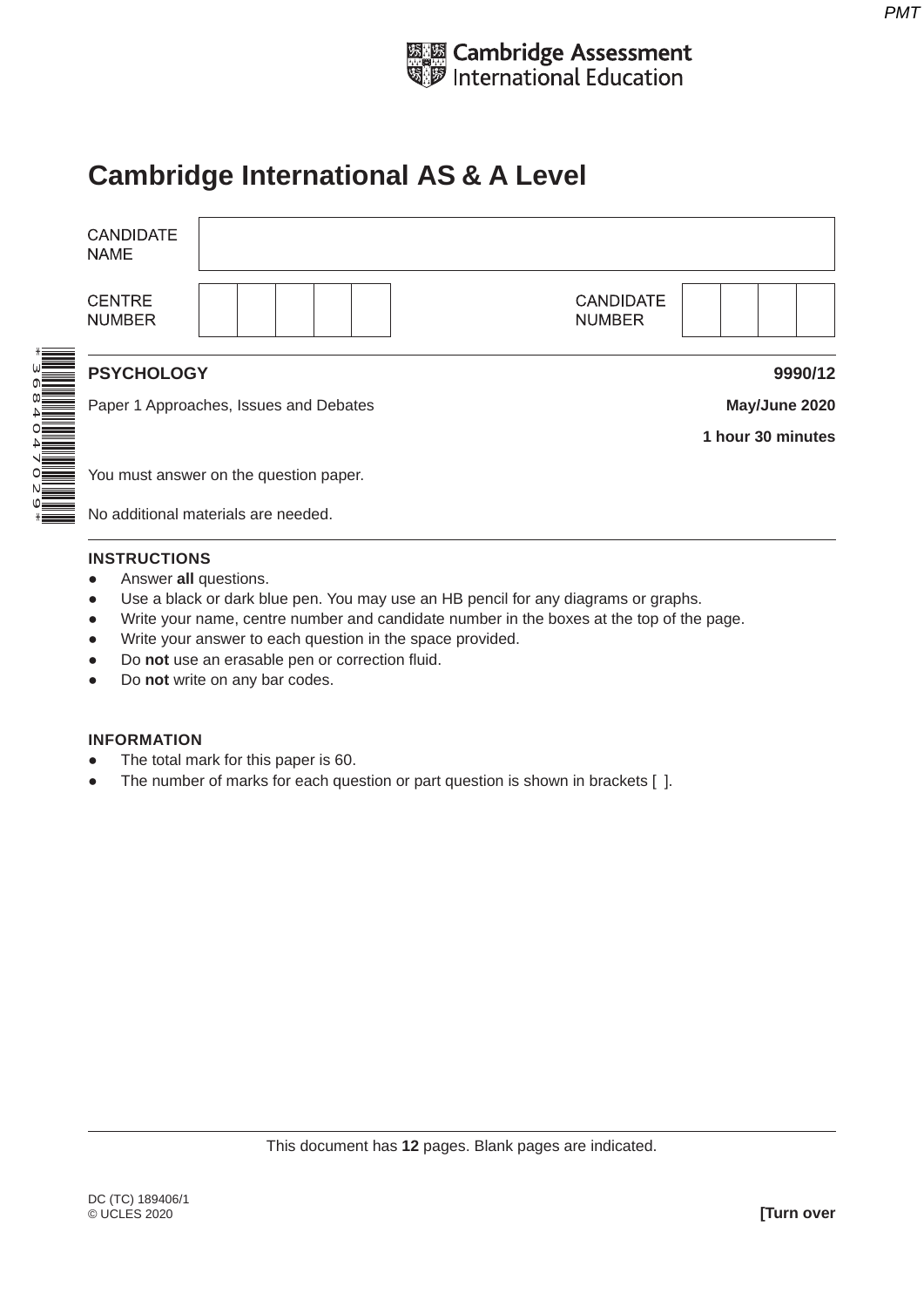# Answer all questions.

| 1            |     | From the study by Milgram (obedience):                                                                                        |  |
|--------------|-----|-------------------------------------------------------------------------------------------------------------------------------|--|
|              |     | (a) Identify the sampling technique used in this study.                                                                       |  |
|              | (b) | Identify two examples of 'signs of extreme tension' shown by participants in this study.                                      |  |
|              |     |                                                                                                                               |  |
|              |     |                                                                                                                               |  |
|              |     |                                                                                                                               |  |
|              | (c) | Describe the 'preliminary run' that participants had to complete before the 'regular run' in this<br>study.                   |  |
|              |     |                                                                                                                               |  |
|              |     |                                                                                                                               |  |
|              |     |                                                                                                                               |  |
|              |     |                                                                                                                               |  |
|              |     |                                                                                                                               |  |
| $\mathbf{2}$ |     | From the study by Laney et al. who investigated whether new information about liking asparagus<br>can change old information: |  |
|              | (a) | Outline one psychological concept that was investigated in this study.                                                        |  |
|              |     |                                                                                                                               |  |
|              |     |                                                                                                                               |  |
|              |     | $[2]$                                                                                                                         |  |
|              |     |                                                                                                                               |  |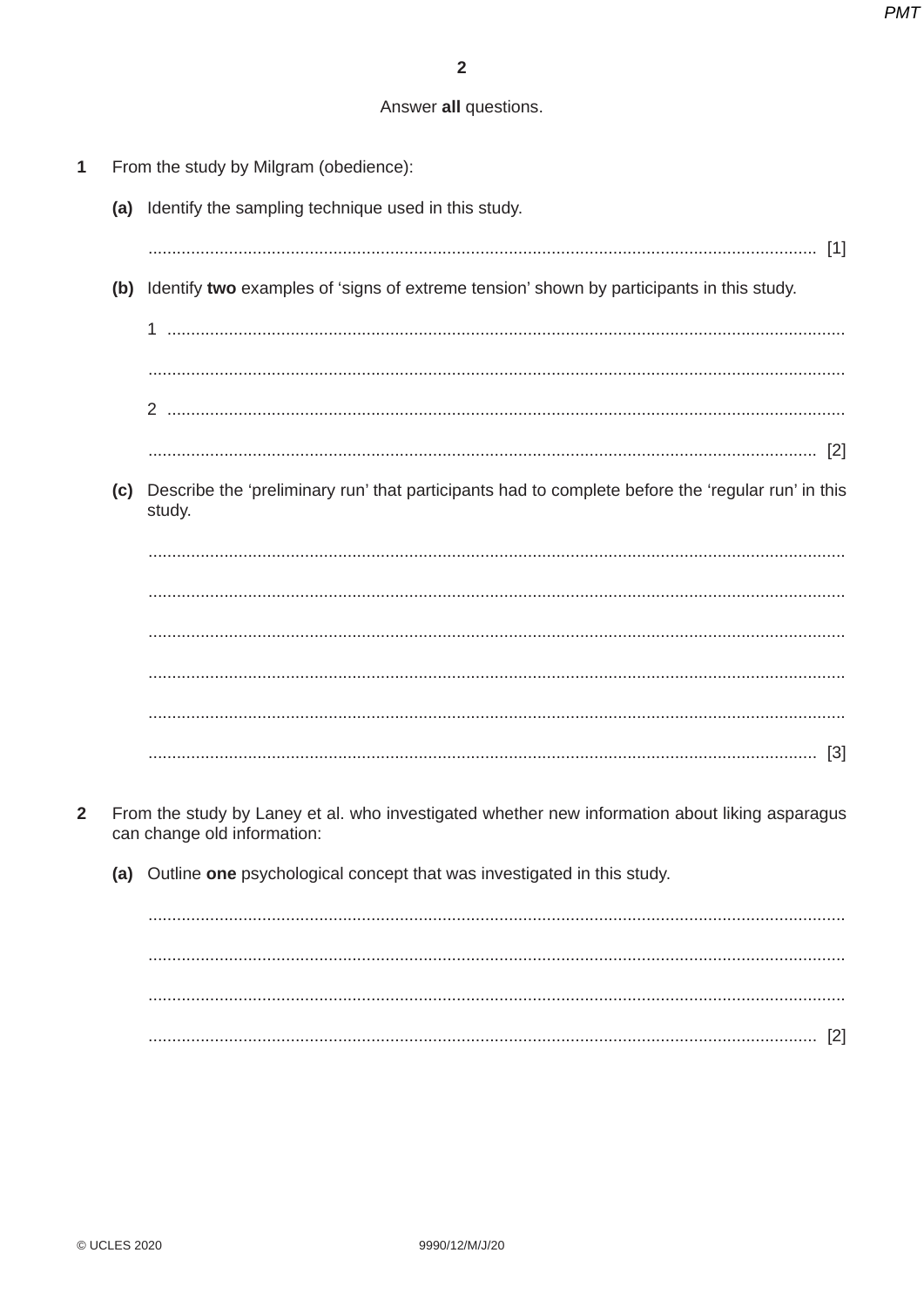|              | (b) Outline one result from the Food History Inventory in Experiment 2 of this study.          |
|--------------|------------------------------------------------------------------------------------------------|
|              |                                                                                                |
|              |                                                                                                |
|              |                                                                                                |
| $\mathbf{3}$ | From the study by Andrade (doodling):                                                          |
|              | (a) Outline one result from the memory scores for names (monitored information) in this study. |
|              |                                                                                                |
|              |                                                                                                |
|              |                                                                                                |
|              | (b) Outline one methodological strength of this study.                                         |
|              |                                                                                                |
|              |                                                                                                |
|              |                                                                                                |
|              | (c) Outline one ethical weakness of this study.                                                |
|              |                                                                                                |
|              |                                                                                                |
|              | [2]                                                                                            |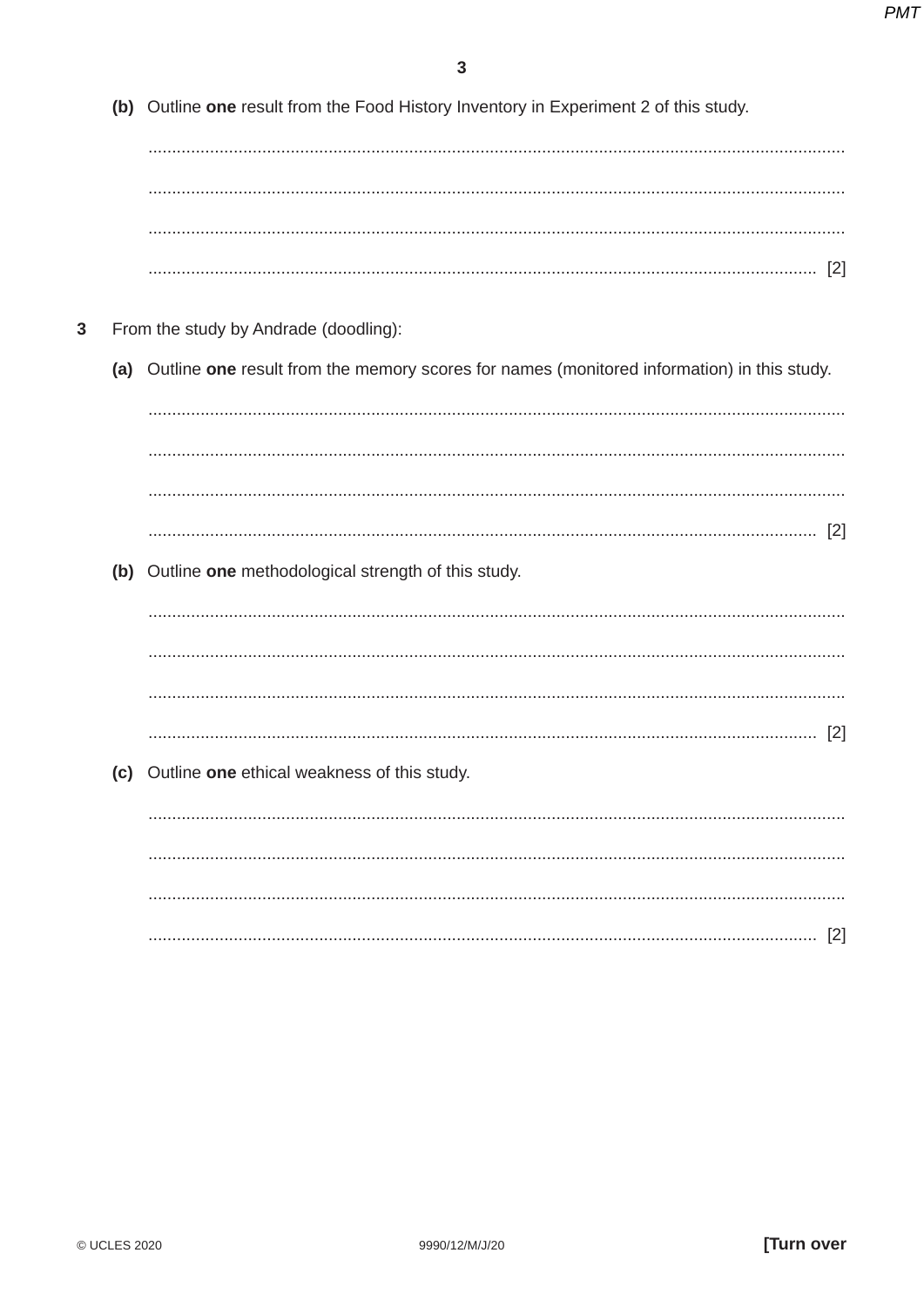- In the study by Pepperberg (parrot learning), a principal trainer and secondary trainers were used  $\overline{\mathbf{A}}$ during the 'test procedures'.
	- (a) Describe what the principal trainer would do during the 'test procedures'.

(b) Outline how the overall test score was calculated in this study.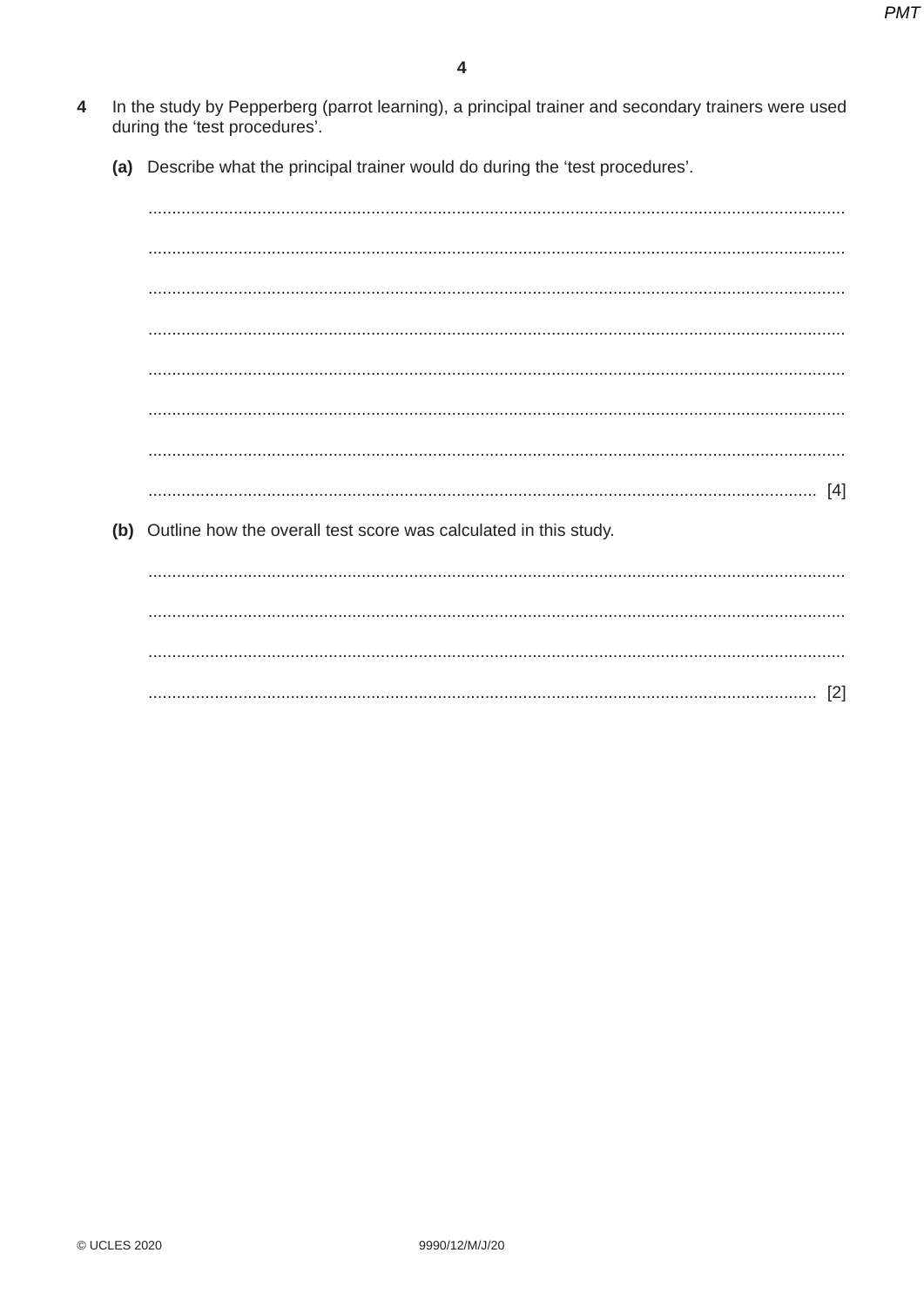# $\overline{\mathbf{5}}$

## **BLANK PAGE**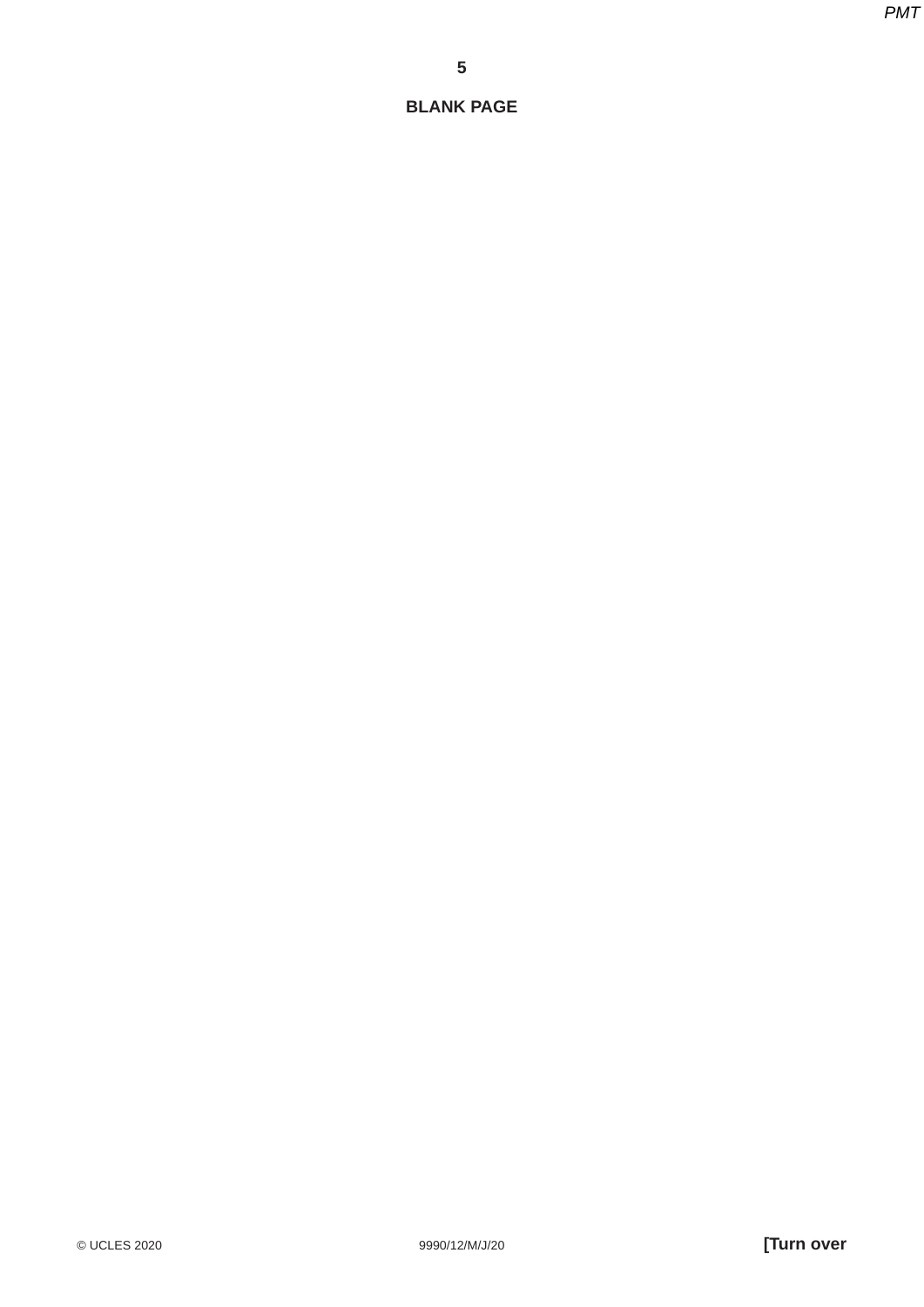5 Adelia wants to replicate the Epinephrine Misinformed (Epi Mis) condition from the study by Schachter and Singer (two factors in emotion) and needs your help. You must produce clear instructions for Adelia, from when the participant arrives until they are given the injection.

Suggest instructions that Adelia could use to replicate this part of the study.

- 6 From the study by Baron-Cohen et al. (eyes test):
	- (a) Identify two characteristics of the sample used in Group 3.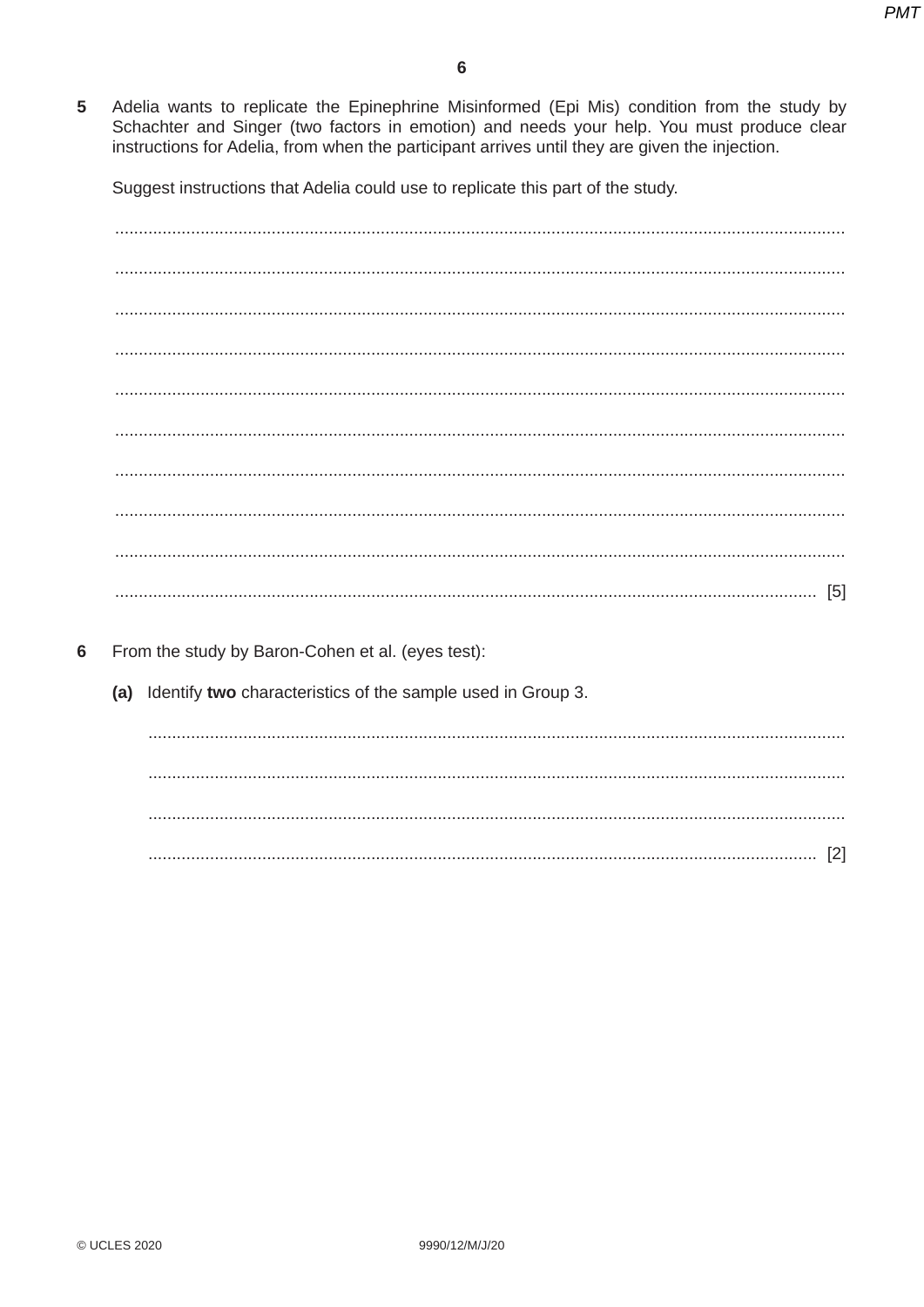|                          | (b) Describe how the participants were recruited for Groups 2 and 3. |
|--------------------------|----------------------------------------------------------------------|
|                          |                                                                      |
|                          |                                                                      |
|                          |                                                                      |
|                          |                                                                      |
|                          | (c) Outline one conclusion from this study.                          |
|                          |                                                                      |
|                          |                                                                      |
|                          | $[2]$                                                                |
| $\overline{\phantom{a}}$ | From the study by Canli et al. (brain scans and emotions):           |
|                          | (a) Outline one aim of this study.                                   |
|                          |                                                                      |
|                          |                                                                      |
|                          | $[2]$                                                                |
|                          | (b) Suggest one real-world application of this study.                |
|                          |                                                                      |
|                          |                                                                      |
|                          | $[2]$                                                                |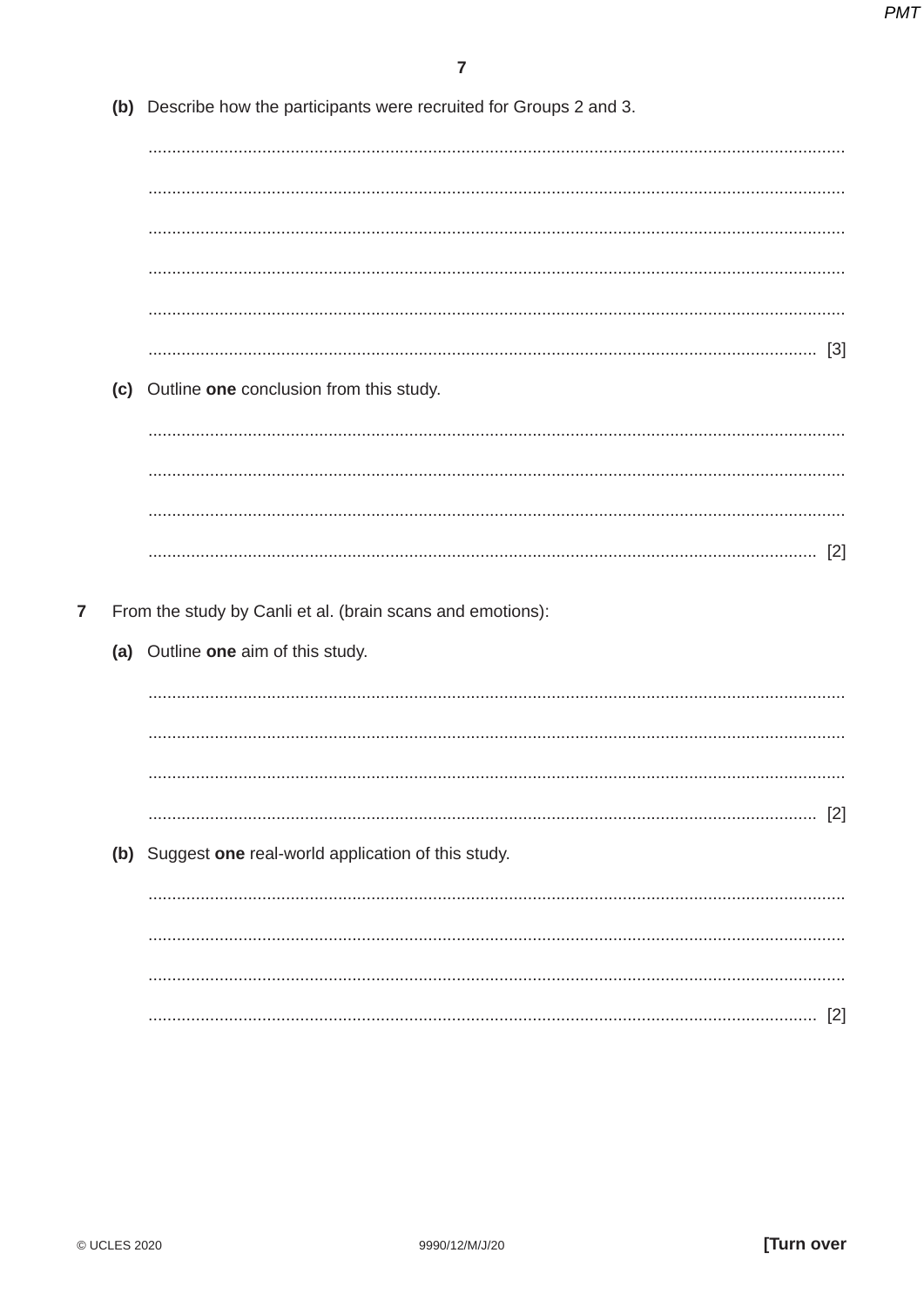- 8 The study by Yamamoto et al. (chimpanzee helping) is from the social approach.
	- (a) Outline two assumptions of the social approach, using any example for each.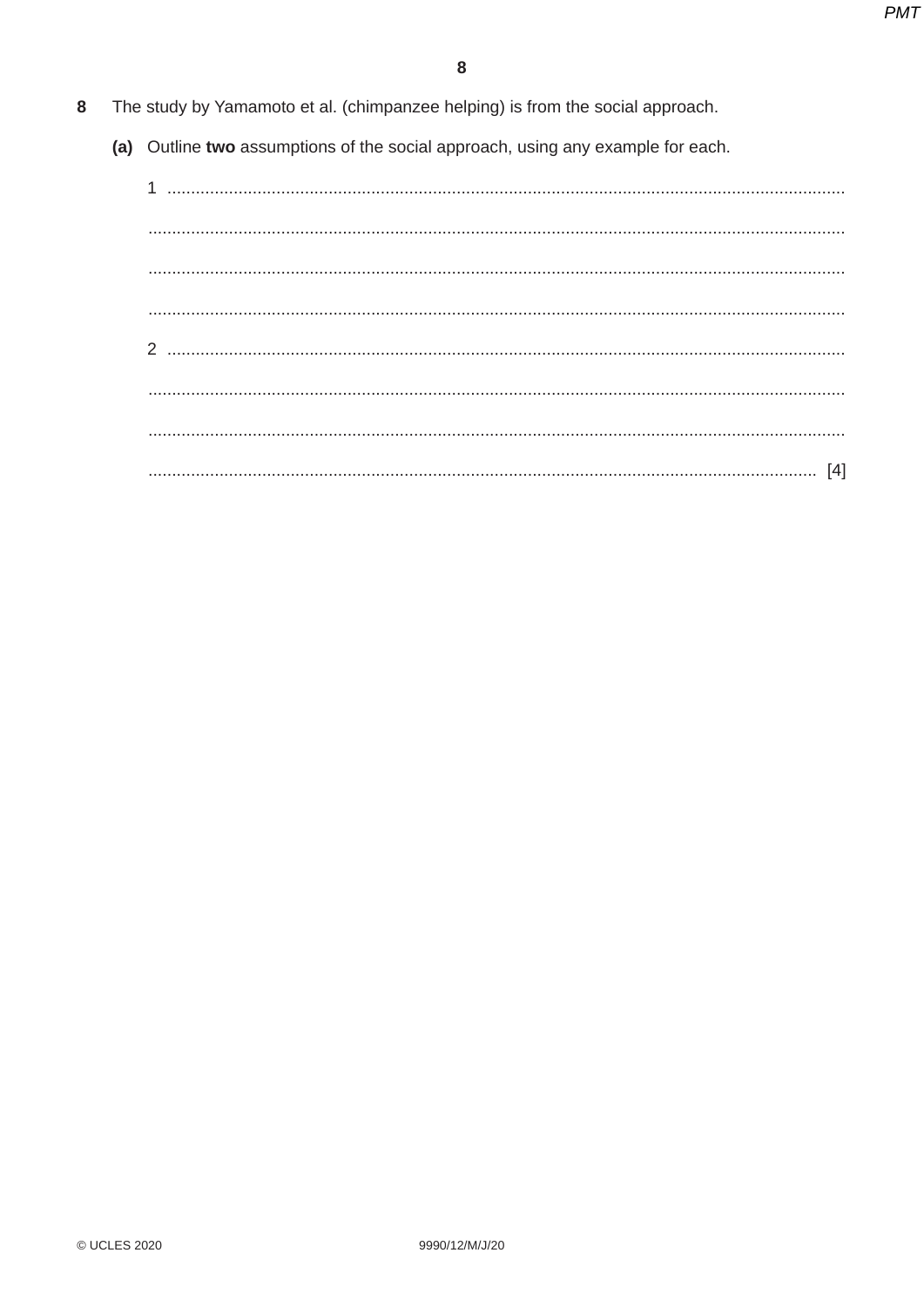(b) Explain how one result from the study by Yamamoto et al. supports the individual explanation of prosocial behaviour and how one result does not support the individual explanation of prosocial behaviour.

Result that does not support the individual explanation of prosocial behaviour: ....................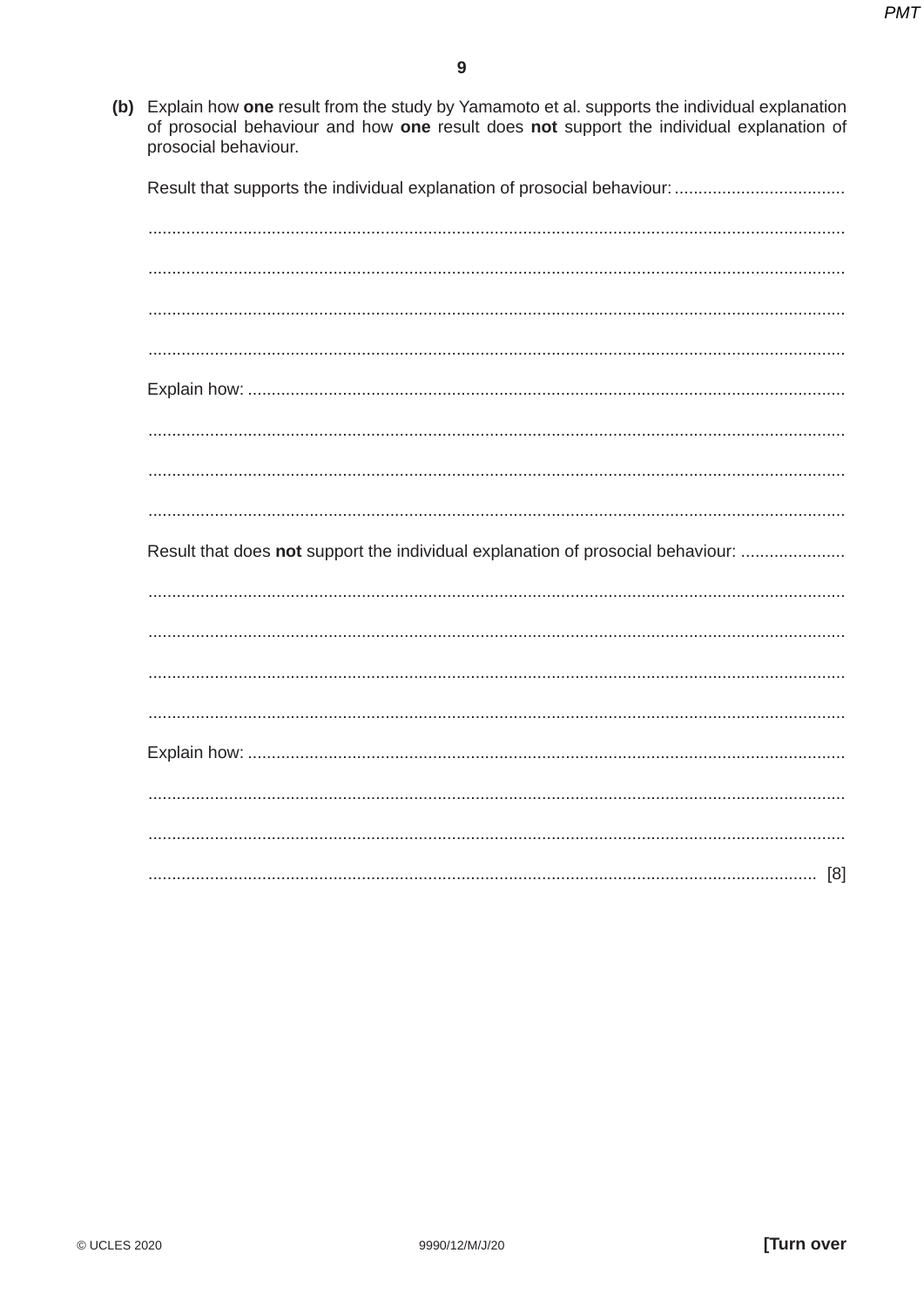Evaluate the study by Bandura et al. (aggression) in terms of two strengths and two weaknesses.<br>At least one of your evaluation points must be about observations. 9

9990/12/M/J/20